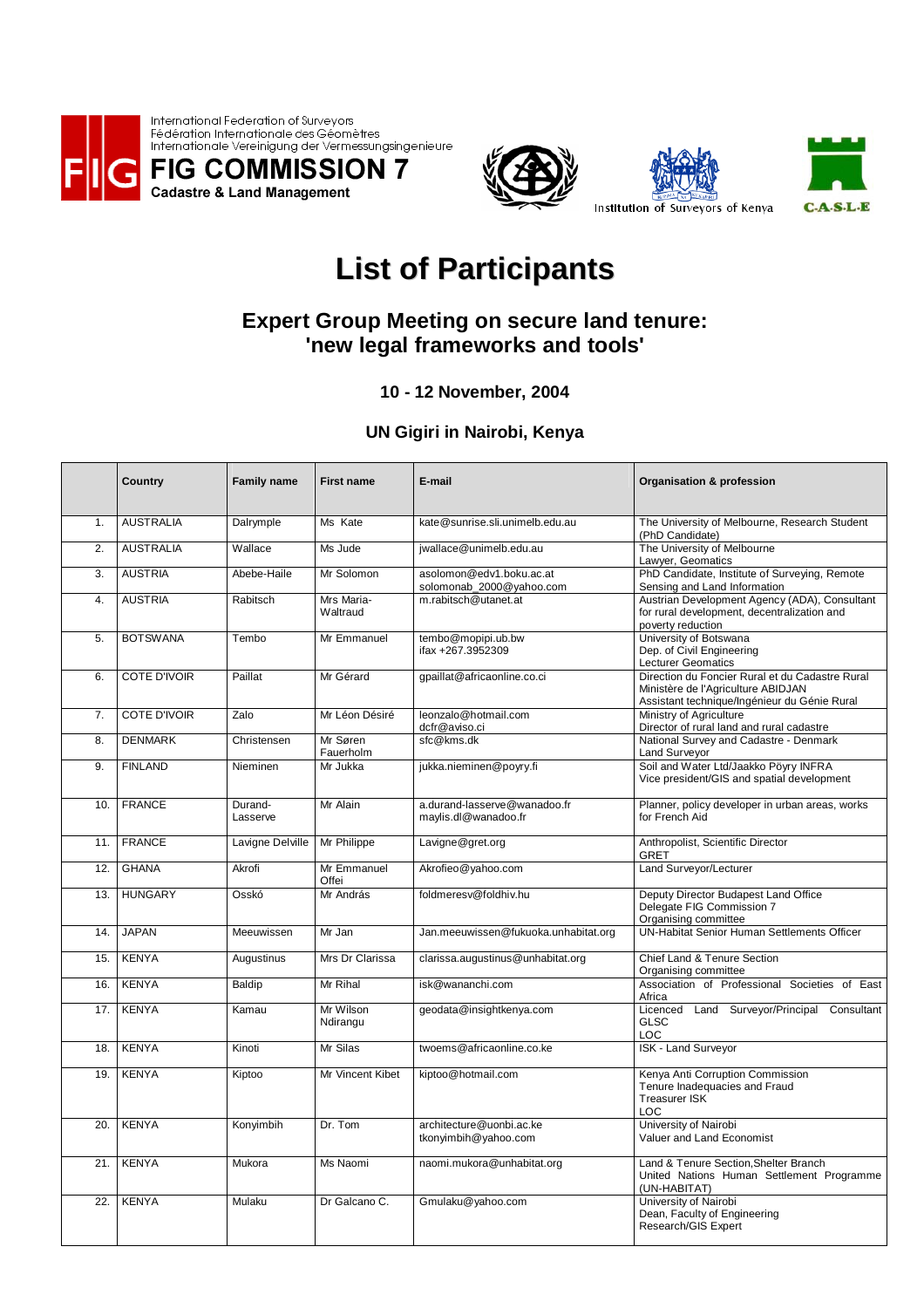| 23. | <b>KENYA</b>              | Mwangi        | Ms Winnie                      | Wnyika96@yahoo.com                                 | University of Nairobi<br>Surveyor and Lecturer                                                                                                                                                                                                                      |
|-----|---------------------------|---------------|--------------------------------|----------------------------------------------------|---------------------------------------------------------------------------------------------------------------------------------------------------------------------------------------------------------------------------------------------------------------------|
| 24. | <b>KENYA</b>              | Mwathane      | Mr Ibrahim Njiru               | isk@wananchi.com                                   | Chairman ISK<br><b>LOC</b>                                                                                                                                                                                                                                          |
| 25. | <b>KENYA</b>              | Mwaura        | Ms Esther                      | grootsk@grootskenya.org                            | CEO, GROOTS<br>Shelter, land and gender issues                                                                                                                                                                                                                      |
| 26. | <b>KENYA</b>              | Mwenda        | Mr Jasper Ntwiga               | jnmwenda@uonbi.ac.ke                               | Lecturer at the University of Nairobi<br><b>Faculty of Engineering</b><br>Department of Survey and Photogrammetry<br>FIG Comm 7 delegate<br>LOC                                                                                                                     |
| 27. | <b>KENYA</b>              | Mwenda        | Mr Kiambi<br>Makathimo         | makathimo@hillandfoster.com<br>makathimo@yahoo.com | Hill and Foster Ltd.                                                                                                                                                                                                                                                |
| 28. | <b>KENYA</b>              | Mwero         | Mr Kombo                       | kombo-mwero@excite.com<br>sok@gt.or.ke             | Survey of Kenya<br>Land Surveyor                                                                                                                                                                                                                                    |
| 29. | <b>KENYA</b>              | Nabutola      | Mr Wafula                      | Nabutola@Jubileekenya.com                          | <b>Property Manager</b><br><b>Building Surveyor</b><br><b>LOC</b>                                                                                                                                                                                                   |
| 30. | <b>KENYA</b>              | Njenga        | Mrs Lillian                    | Fax: +254(20) 2728469                              | Director, Land Adjudication and Settlement<br>Administrator                                                                                                                                                                                                         |
| 31. | <b>KENYA</b>              | Njuguna Njogu | Ms Ann                         | attorndy@wananchi.com                              | Centre For Rights Education and Awareness<br>(CREAW), Advocate                                                                                                                                                                                                      |
| 32. | <b>KENYA</b>              | Nordin        | Ms Benita                      | benita.nordin@swedesurvey.se                       | Swedesurvey<br>Land Surveyor                                                                                                                                                                                                                                        |
| 33. | <b>KENYA</b>              | Okumu         | Mr Reginald                    | Reginald.okumu@cbrekenya.com                       | Head of Agency and Broking, CBRE<br>Secretary ISK<br><b>LOC</b>                                                                                                                                                                                                     |
| 34. | <b>KENYA</b>              | Olima         | Prof Washington                | wolima@uonbi.ac.ke                                 | Dean Faculty of Architecture: Valuer<br>LOC                                                                                                                                                                                                                         |
| 35. | KENYA                     | Oundo         | Mr Wilberforce                 | oundo@regent-mgt.com                               | ISK, Registered Valuer                                                                                                                                                                                                                                              |
| 36. | <b>KENYA</b>              | Riungu        | Mr Cyprian Kirera              | k.i.c.c.info@yahoo.com                             | Property Manager/Director Kenyatta International<br>Conference Centre (KICC),<br><b>CASLE President Africa</b><br>LOC                                                                                                                                               |
| 37. | <b>KENYA</b>              | Thuita        | Mr Tracisio Maina              | fax +254.020.336885                                | University of Nairobi<br>Land Management                                                                                                                                                                                                                            |
| 38. | <b>KENYA</b>              | Wachira       | Ms Rosemary                    | rwangariw@yahoo.com                                | Ministry of Lands and Housing<br><b>Physical Planner</b>                                                                                                                                                                                                            |
| 39. | <b>KENYA</b>              | Wanyela       | Mr John                        | kba@kenyaweb.com                                   | Kenya Bankers Association<br><b>Executive Director</b>                                                                                                                                                                                                              |
| 40. | <b>KENYA</b>              | Wayumba       | Mr Gordon                      | Gowayumba@uonbi.ac.ke<br>gowayumba@yahoo.com       | University of Nairobi<br>Chairman Department of Survey<br>LOC                                                                                                                                                                                                       |
| 41. | <b>KENYA</b>              | Westman       | Mr Ulrik                       | ulrik.westman@unhabitat.org                        | UN-Habitat, Human Settlement Officer, Land and<br><b>Tenure Section</b>                                                                                                                                                                                             |
| 42. | <b>KENYA</b>              | Yahya         | Prof Saad                      | sya@nbi.ispkenya.com                               | Land Consultant and Academic Innovations and<br><b>Land Tenure Security</b><br>LOC                                                                                                                                                                                  |
| 43. | <b>LESOTHO</b>            | Selebalo      | Mr Qhobela<br>Cyprian          | selebaloland@gtz.org.ls                            | Department of Lands, Surveys and Physical<br>Planning<br>Land Surveyor                                                                                                                                                                                              |
|     | 44. MOZAMBIQUE            | Trindade      | Mr Carlos Tristão<br>Gonçalves | ctgtrindade@yahoo.com                              | Eduardo Mondlane University<br>Faculty of Architecture and Physical Planning<br>Architect and Physical Planner, Lecturer of<br>Physical Planning                                                                                                                    |
| 45. | NETHERLANDS<br><b>THE</b> | Elsland       | Mrs Pauline van                | pauline.vanelsland@kadaster.nl                     | Cadastre, Land Registry and Mapping Agency<br>Kadaster International<br>Secretary FIG Commission 7<br><b>Organising Committee</b>                                                                                                                                   |
| 46. | NETHERLANDS<br><b>THE</b> | Lemmen        | Mr Christiaan                  | lemmen@itc.nl                                      | Cadastre, Land Registry and Mapping Agency<br>Geodetic Advisor, Kadaster International<br>Assistant Professor.<br>International Institute for Geo-<br>Information Science and Earth Observation (ITC)<br>Vice Chair FIG Commission 7<br><b>Organising Committee</b> |
| 47. | <b>NETHERLANDS</b><br>THE | Molen         | Mr Paul van der                | paul.vandermolen@kadaster.nl                       | Cadastre, Land Registry and Mapping Agency<br>Director Kadaster International<br>Professor, International Institute for Geo-<br>Information Science and Earth Observation (ITC)<br>Chair FIG Commission 7<br><b>Organising Committee</b>                            |
| 48. | <b>RWANDA</b>             | Rurangwa      | Mr Eugène                      | erburabyo@yahoo.fr                                 | Ministry of Lands, Environment, Forestry, Water &<br><b>Natural Resources</b>                                                                                                                                                                                       |
| 49. | <b>SOUTH AFRICA</b>       | Kingwill      | Ms Rosalie                     | rosie@mbumba.co.za                                 | Director of Lands<br>Mbumba Development Services & LEAP<br>(Legal Entity Assessment Project)<br>Consultant                                                                                                                                                          |
| 50. | <b>SOUTH AFRICA</b>       | Rawlins       | Mr Dylan                       | dylan@mapserver.co.za                              | Land Administration and GIS specialist                                                                                                                                                                                                                              |
| 51. | SOUTH AFRICA              | Whittal       | Ms Jennifer                    | jwhittal@eng.uct.ac.za                             | University of Cape Town, Geomatics, professional<br>Land and Sectional Title Surveyor                                                                                                                                                                               |